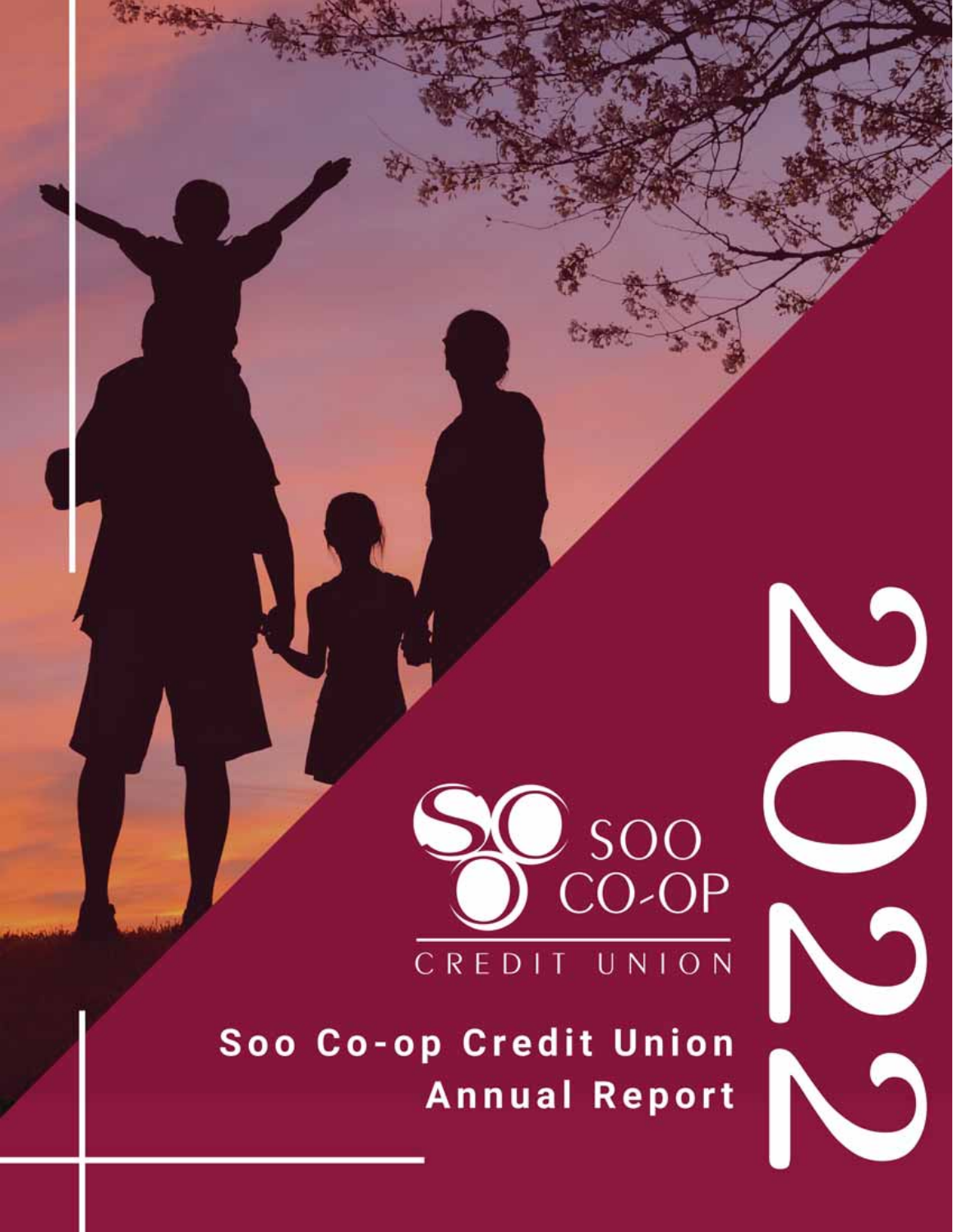# **BOARD OF DIRECTORS**

Ed Cook- Chairman Tom Thoresen - Vice Chairman Laura Weston - Secretary Jim Rose - Treasurer Steven Rogers Lori Langendorf JoAnne Lussier

# **CREDIT COMMITTEE**

Krystal LaCrosse - Chairperson Joan Bennett Kathy Savard Jeanne McCulligh Dylynn McLean Melissa McClendon - Alternate Angie Merchand - Alternate Emily Cassel- Alternate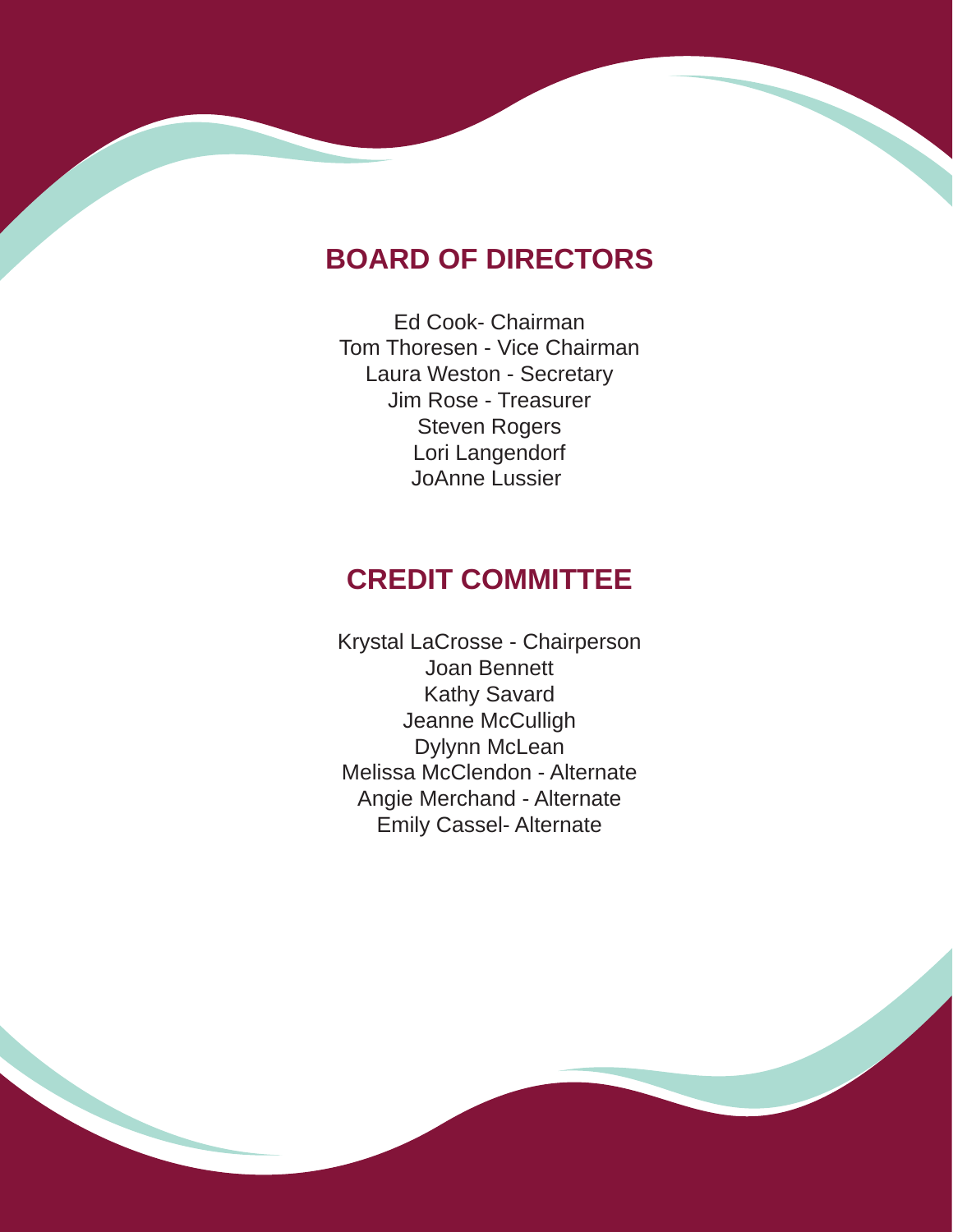# *Our Staff*

 Paul Killips - MaintenanceLynda Ellis - President/CEO Melissa McClendon - Vice President/COO Joy Hill - Chief Financial Officer Sara Amo - HR Manager Dawn Taylor - Compliance Officer/BSA Officer Samantha Brown – Education & Development Admin/BSA Krystal LaCrosse - Loan Dept/Member Solutions Manager Chelsea Orr - Loan Officer Melissa Bricco -Loan Officer Paul Alford - Loan Processor Ann Pemberton - Loan Department Receptionist Hailey Pierce - Member Solutions Representative Kellie Anderson - Member Solutions Representative Brandi Ogston - Member Solutions Representative Joseph Cox - IT Department Manager Kyle Goetz - IT Assistant Kelli Swan - Accounting Department Manager Michelle Anderson - Accounts Payable/ACH Administrator Rebecca Renard - Debit Card Coordinator/Plastic Card Fraud Analyst Debbie Cole - Visa/Online Banking Administrator Janel Plitz - Share Draft Administrator Maddisen Hoornstra – Accounting Clerk Mary Lynch - Marketing Manager/Director of Member Education Chelsea Meehan - Marketing Assistant/Youth Representative Missy Beacom - MSR Manager/Main Office & Kewadin Branch Dallis Postma – Main Assistant MSR Manager Taylor Sawasky - Main Office Receptionist Katie Shubert - Member Service Specialist /Membership Officer Christy Crook – Member Service Specialist Sharon Ayers - MSR ~ Caroline Hall - MSR Isabella Hickman - MSR ~ Hanna Johnston - MSR Heather Kaunisto - MSR ~ Makayla McPherson - MSR Sydny Mullins – MSR ~ Patricia Neumann - MSR Trevor Rambo - MSR Steven Rogers - Internal Auditor Dennis Rutledge - Quality Control Officer – Loans Barbara Levan – Cleaning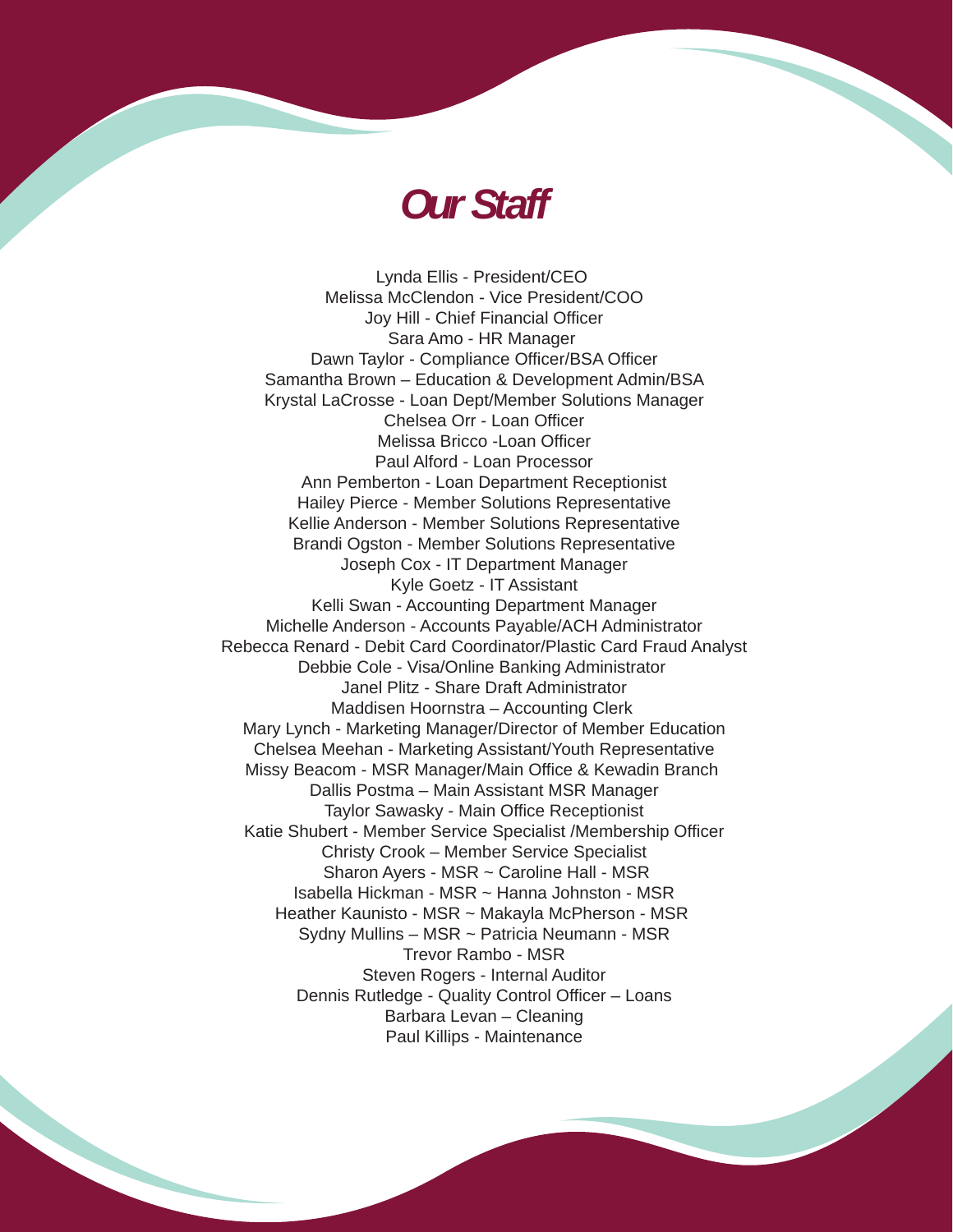#### **MORTGAGE DEPARTMENT**

Terri Piche - Mortgage Department Manager Dylynn McLean - Mortgage Loan Officer ~ Kelsey Hagerty - Mortgage Loan Officer Heather LaFave - Mortgage Loan Officer ~ Jordan Belleville - Mortgage Loan Officer Pam Hanchera – Quality Control Officer Rachel Menerey - Mortgage Servicer Mikayla Carstens - Mortgage Escrow Clerk

### **BINGHAM BRANCH**

Linda Leese - Branch Manager/Loan Officer Katie Whitworth - Assistant Branch Manager Emily Cassel - Loan Officer Alicia Klein - Membership Service Specialist/IRA Cindy Fox - Call Center Representative Stephanie Anderson - Call Center Representative Trevor Bailey - MSR ~ Aubrie Cottle - MSR Paige Bosley - MSR ~ Liberty Wagner – MSR Jessica Lane - MSR ~ Hayes Lynch - MSR Alyssa Ayers - MSR ~ Theodore Pancheri – MSR Mecciah Schmidt – MSR, Co-op Student

#### **SCCU INSURANCE AGENCY**

Heidi Kinnear - CUSO Manager/SCCU Insurance Agent Jessica Clegg - SCCU Insurance Agent/IRA Angie Merchand - SCCU Insurance Agent

#### **BRIMLEY BRANCH/ BAY MILLS BRANCH**

Monique Matthews - Branch Manager/Loan Officer Shemida LeBlanc – BMCC Lead MSR Dawn Recla – Lead MSR ~ Patricia Goloversic – MSR Mikalyn Laaksonen - MSR ~ Carol Brown - MSR Kelly Menzies – Brimley/Bay Mills Branch Cleaning

#### **KINROSS BRANCH**

Jennifer Cryderman - Branch Manager/Loan Officer Jade Bawks – Lead MSR Jill Kachur – MSR ~ Tyler Beebe – MSR Marissa Jago – MSR Janet Marra - Kinross Branch Cleaning

#### **CEDARVILLE BRANCH**

Wendy Pratt - Branch Manager/Loan Officer Katrina Bigelow – Lead MSR Bette Nye - MSR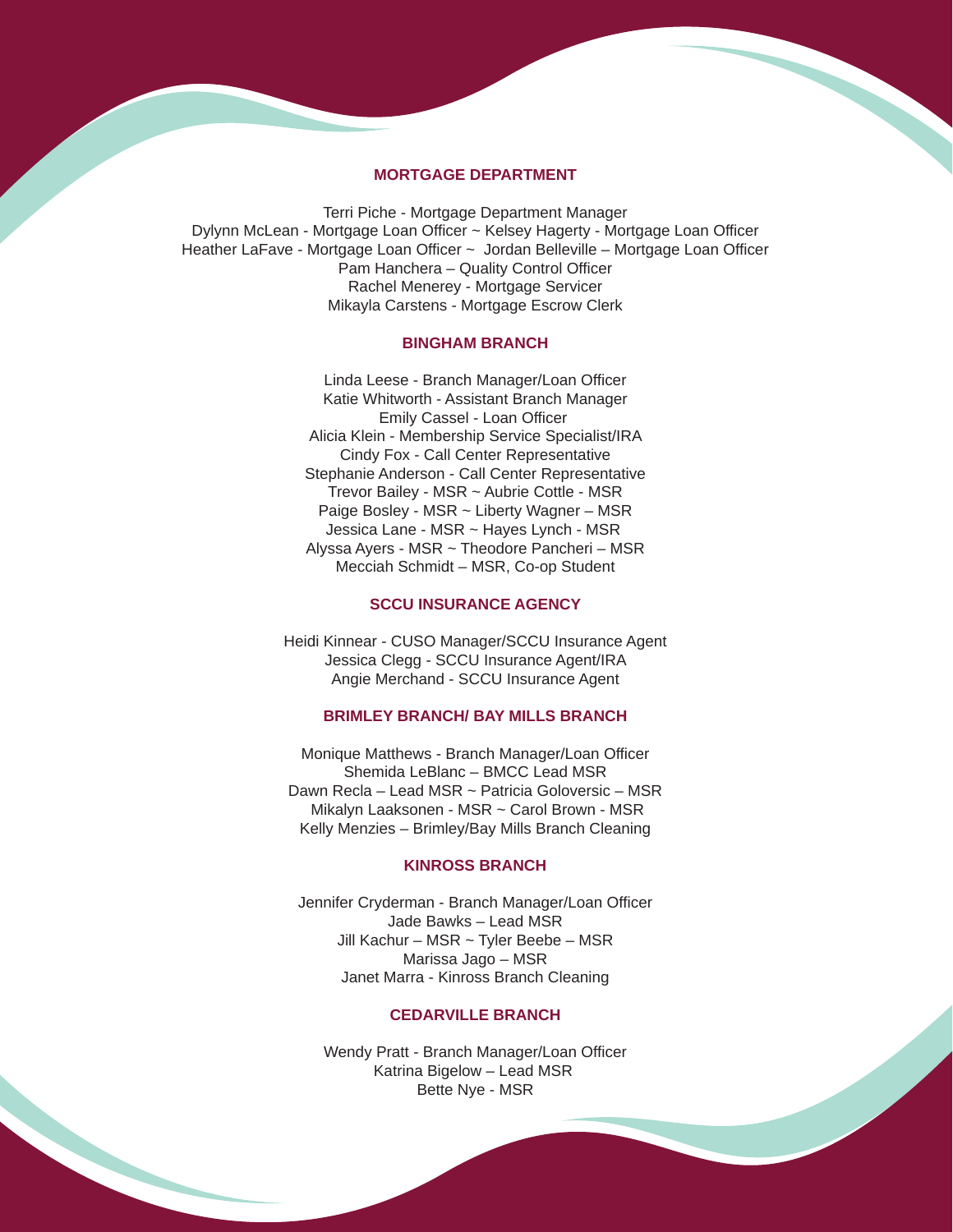# Statement of Condition Statement of Operations

| <b>Assets</b>                         | 2021             | 2020             |
|---------------------------------------|------------------|------------------|
| <b>Loans to Members</b>               |                  |                  |
| Delinquent 2-6 months                 | \$409,209.00     | \$159,967.00     |
| Delinquent 6-12 months                | \$15,447.00      | \$46,839.00      |
| Delinquent 12 months & over           | \$134,203.00     | \$142,436.00     |
| <b>Total Delinguent Loans</b>         | \$558,859.00     | \$349,242.00     |
| Current Loans less than 2 months      | \$140,466,805.00 | \$123,917,950.00 |
| Allow for loan loss                   | $-$ \$559,841.00 | $-$ \$565,451.00 |
| <b>Total Net Loans</b>                | \$140,465,823.00 | \$123,701,741.00 |
| Cash on Hand                          | \$33,923,128.00  | \$46,503,531.00  |
| Investments                           | \$72,314,572.00  | \$48,408,465.00  |
| <b>Other Assets</b>                   | \$3,552,705.00   | \$3,400,981.00   |
| <b>Fixed Assets</b>                   | \$5,028,210.00   | \$5,277,474.00   |
| <b>NCUA Share Ins Fund</b>            | \$2,129,537.00   | \$1,803,871.00   |
| <b>Total Assets</b>                   | \$257,413,975.00 | \$229,096,063.00 |
|                                       |                  |                  |
| <b>Liabilities</b>                    |                  |                  |
| <b>Shares</b>                         | \$200,102,819.00 | \$170,659,674.00 |
| Certificates                          | \$18,306,102.00  | \$18,667,234.00  |
| IRA's                                 | \$9,329,108.00   | \$9,673,108.00   |
| <b>Total Deposits</b>                 | \$227,738,029.00 | \$199,000,016.00 |
| Payables                              | \$682,453.00     | \$1,692,166.00   |
| <b>Total Equity</b>                   | \$28,993,493.00  | \$28,403,881.00  |
| <b>Total Liabilities &amp; Equity</b> | \$257,413,975.00 | \$229,096,063.00 |

| Income                               | 2021            | 2020            |
|--------------------------------------|-----------------|-----------------|
| <b>Interest from Loans</b>           | \$6,222,514.00  | \$6,425,516.00  |
| Income from Investments              | \$958,685.00    | \$965,686.00    |
| Other Income                         | \$3,611,296.00  | \$3,136,157.00  |
| <b>SCCU Services</b>                 | \$166,205.00    | \$131,529.00    |
| <b>Total Income</b>                  | \$10,958,700.00 | \$10,658,888.00 |
|                                      |                 |                 |
| <b>Expense</b>                       |                 |                 |
| Salaries and Benefits                | \$4,208,783.00  | \$3,931,550.00  |
| <b>Travel and Conference</b>         | \$65,894.00     | \$67,188.00     |
| Office Occupancy                     | \$399,925.00    | \$394,891.00    |
| Office Operations                    | \$2,127,402.00  | \$2,061,960.00  |
| Advertising and Education            | \$180,139.00    | \$164,702.00    |
| Loan Servicing                       | \$1,008,993.00  | \$864,077.00    |
| Professional & Outside Services      | \$82,284.00     | \$93,536.00     |
| Member Insurance                     | \$0.00          | \$0.00          |
| Operating Fees SOM                   | \$43,412.00     | \$39,570.00     |
| <b>Interest on Certificates</b>      | \$403,067.00    | \$452,861.00    |
| Provision for Loan Loss              | $-$ \$8,914.00  | \$11,167.00     |
| <b>Other Expenses</b>                | \$57,732.00     | \$79,617.00     |
| <b>SCCU Services</b>                 | \$157,162.00    | \$133,272.00    |
| <b>NCUSIF Premium Expense</b>        | \$0.00          | \$0.00          |
| <b>Total Expenses</b>                | \$8,725,879.00  | \$8,294,391.00  |
|                                      |                 |                 |
| <b>Net Earnings Before Dividends</b> | \$2,232,821.00  | \$2,364,497.00  |
|                                      |                 |                 |
| <b>Distribution of Earnings</b>      |                 |                 |
| Dividends                            | \$117,089.00    | \$166,918.00    |
| Undivided Surplus                    | \$2,115,732.00  | \$2,197,579.00  |
|                                      | \$2,232,821.00  | \$2,364,497.00  |



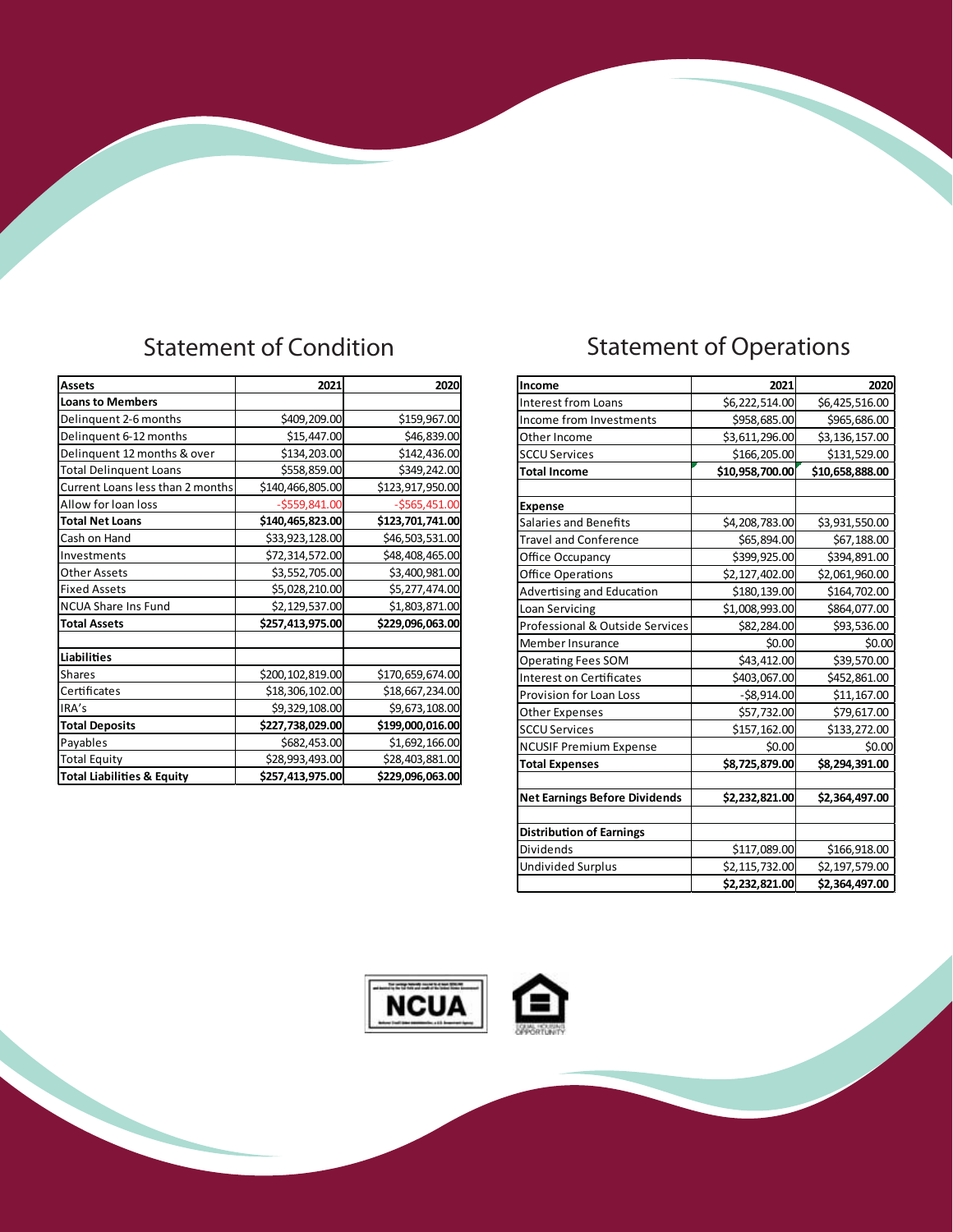# Statistical Information

|                                  | 2021            | 2020            |
|----------------------------------|-----------------|-----------------|
| Number of Members                | 23.297          | 22,783          |
| Amount loaned during year        | \$57,859,696    | \$47,327,534    |
| Amount loaned since organization | \$1,114,508,861 | \$1,056,649,165 |

# Progress Since Organization

| Year | <b>Members</b> | Assets        | Loans         | <b>Shares</b> |
|------|----------------|---------------|---------------|---------------|
| 1959 | 414            | \$110,116     | \$84,952      | \$104,623     |
| 1962 | 696            | \$249,770     | \$244,736     | \$211,803     |
| 1965 | 2034           | \$903,140     | \$579,405     | \$841,803     |
| 1968 | 3241           | \$1,573,333   | \$1,088,612   | \$1,446,571   |
| 1971 | 4260           | \$2,196,574   | \$1,805,122   | \$2,012,342   |
| 1974 | 5202           | \$2,986,038   | \$2,494,686   | \$2,680,548   |
| 1977 | 5034           | \$3,639,773   | \$3,584,196   | \$3,058,520   |
| 1980 | 5511           | \$5,526,186   | \$4,360,715   | \$4,400,299   |
| 1983 | 6201           | \$9,517,645   | \$7,239,849   | \$6,720,068   |
| 1986 | 8887           | \$15,926,542  | \$11,321,510  | \$12,504,998  |
| 1989 | 11,042         | \$23,984,845  | \$19,780,527  | \$14,700,510  |
| 1992 | 12,417         | \$39,820,199  | \$29,708,184  | \$24,460,055  |
| 1995 | 15,871         | \$50,591,878  | \$42,046,496  | \$29,522,305  |
| 1998 | 18,222         | \$64,528,280  | \$56,070,667  | \$33,657,790  |
| 2001 | 19,318         | \$76,631,995  | \$64,238,608  | \$46,480,875  |
| 2004 | 20,361         | \$83,408,414  | \$68,720,431  | \$63,577,891  |
| 2007 | 20,977         | \$92,969,613  | \$74,992,415  | \$54,929,452  |
| 2010 | 22,967         | \$121,211,170 | \$97,057,240  | \$70,340,969  |
| 2013 | 24,580         | \$147,475,178 | \$102,491,051 | \$89,839,851  |
| 2016 | 22,365         | \$164,551,068 | \$108,941,816 | \$113,015,863 |
| 2019 | 22,393         | \$183,955,146 | \$123,812,216 | \$128,881,335 |
| 2020 | 22,783         | \$229,096,063 | \$124,267,192 | \$170,659,674 |
| 2021 | 23,297         | \$257,413,975 | \$141,025,665 | \$200,102,819 |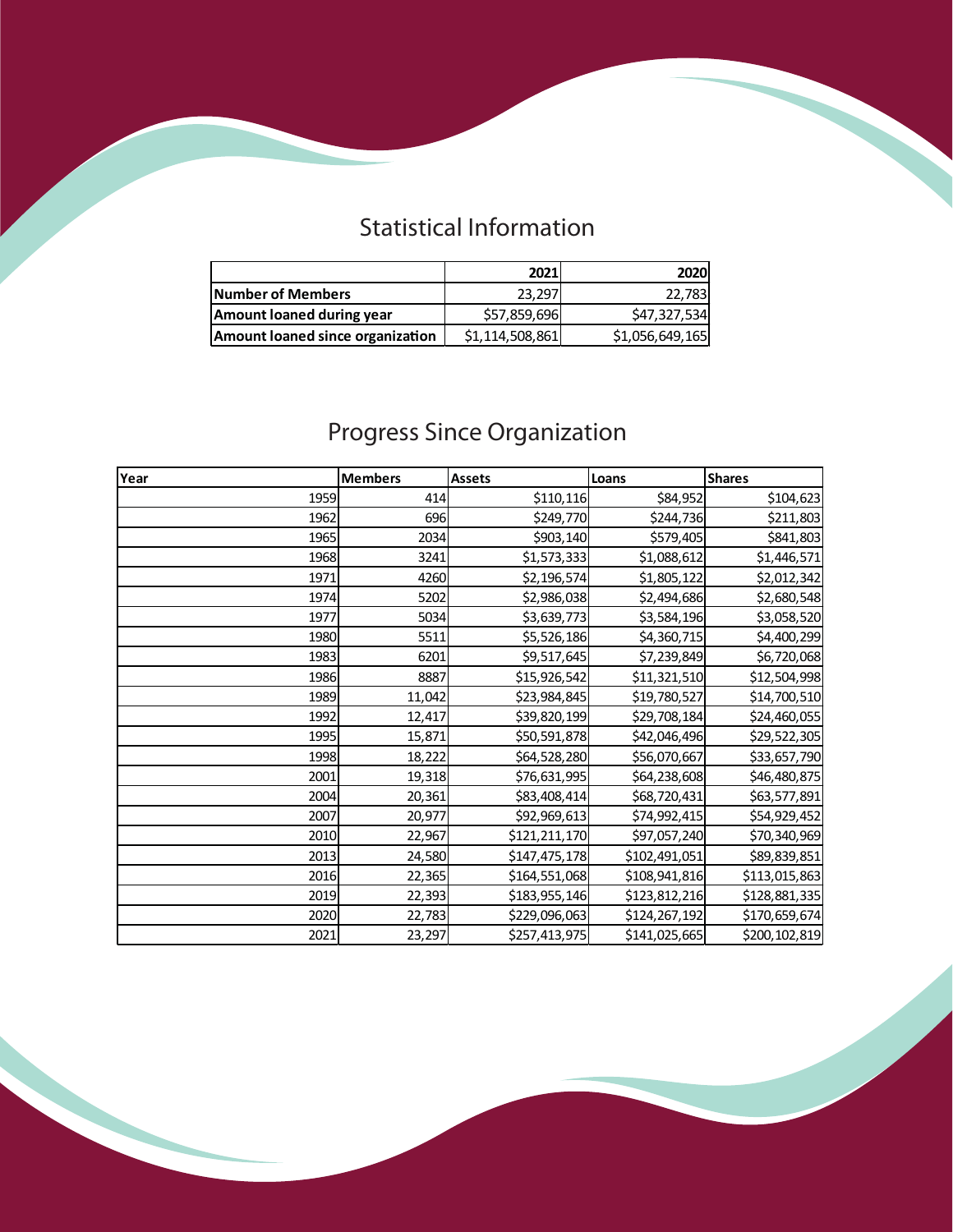### SOO CO-OP CREDIT UNION 63rd ANNUAL MEETING

Announcements: Lynda – Welcome! This will not be a fully interactive meeting today. If you have any questions, please email us at annualmeeting@soocoop.com and we will respond to you within 24 hours. At this time, I would like to call Ed Cook our Board Chairman to start our 63rd Annual Meeting.

The meeting was called to order by Ed Cook at 5:01 p.m. on Monday, February 22nd, 2021.

A quorum was established by Ed Cook. Board members present were: Ed Cook, Tom Thoresen, Laura Weston, Jim Rose, Steven Rogers, Lori Langendorf, and JoAnne Lussier. We have 37 members in attendance tonight.

The secretary's report of minutes for the 62nd annual meeting was accepted on a motion by Tom Thoresen, second by Jim Rose. Motion carried.

Chairman, Ed Cook - Reports: Your Chairman's Report, Treasurer's Report, Secretary's Report, Credit Committee Report, and Report of Audits are included in your program.

A motion was made by Jim Rose, second by JoAnne Lussier to accept all committee reports. Motion carried.

Secretary's Report – Process of Electing the Board of Directors. Each year a nominating committee made up of three (3) board members is appointed to nominate candidates for open board positions, no later than 60 days before the annual meeting. Other nominations can be made in writing with the signature of at least fifty (50) members. The proper forms are available at the main office of the credit union. The completed nomination forms must be given to the President of the credit union, at least forty-five (45) days before the annual meeting.

This year there is only one candidate for each of the two (2) openings on our Board of Directors, Lori Langendorf and Jim Rose.

According to Article V, Section 5 of our bylaws, if only one (1) person is nominated for each vacancy, the President shall so certify this to the Secretary. Following this practice, the Secretary shall cast a unanimous ballot for the election of the persons nominated.

Presidents Report, Lynda Ellis: Welcomed everyone joining us virtually. COVID was the topic of discussion. Shout-outs were given to our team for working through this, even harder. Financial institutions are also essential, though our lobbies were closed, there was still much to be done to keep people's funds circulating and available. From the processing of the millions of dollars in stimulus money that came in and watching out for fraud, protecting the member's funds, and making sure their electronic services didn't miss a beat. To our front-line faces who were hands-on with the money and members. To the loan and member solutions being there to help members that were struggling also, the mortgage department with the hundreds of mortgage files they were re-processing as rates fell to all-time lows. All the back-office support staff having to keep abreast of the continual changes that were made and keep all of our team and members informed. There were some very tough decisions that had to be made, but most importantly, the safety of our staff, members, and community was the first priority.

When the Executive orders were no longer in effect, MIOSHA had rules in place, which we had to follow. Our state regulatory agency Dept of Insurance and Financial Services, also circulated the guidelines of MIOSHA, to make sure we were following these rules. The credit union's association, Michigan Credit Union League, was very supportive to all credit unions and was a great resource; along with our UP Chapter of Credit Union's group.

In closing, I would like to thank the Board of Directors for their support and encouragement this past year, our team for working so hard and handling the stress with grace, our members for their patience and understanding, and also our community for being in this together.

Drawing of the give-a-way was conducted.

The meeting was adjourned at 5:09 p.m. on a motion by Lori Langendorf, supported by Jim Rose. Motion carried.

\_\_\_\_\_\_\_\_\_\_\_\_\_\_\_\_\_\_\_\_\_\_\_\_\_\_\_\_\_\_\_\_ Submitted by: Laura Weston, Secretary

**START OF STRAIGHT**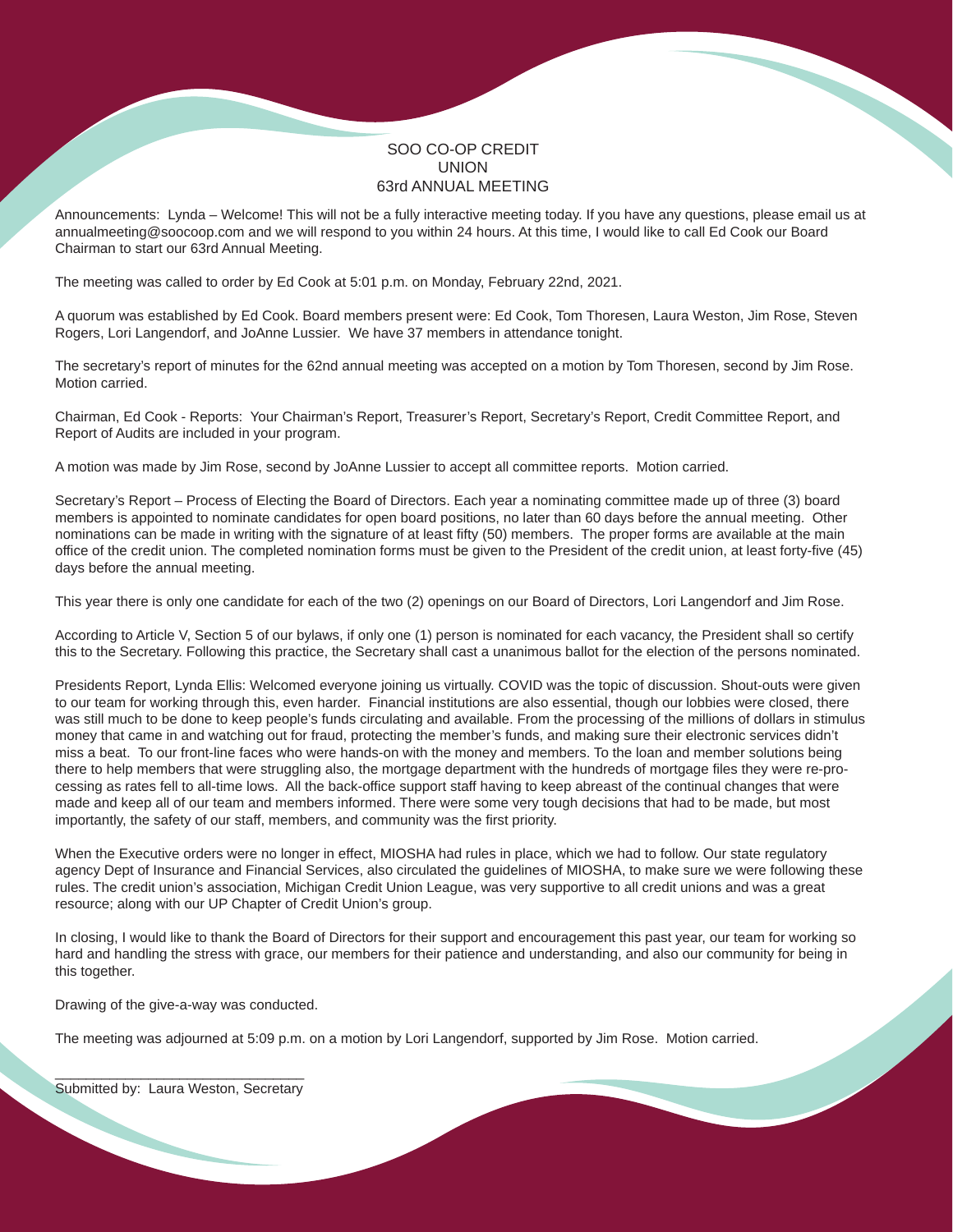# **Chairman's Report**

Welcome again to another annual meeting. This year is our 64th meeting of the membership of Soo Co-op Credit Union.

Though this past year saw another year of challenges due to COVID, the economy, and our government, your credit union continues to be strong while diversifying its assets to keep up with the continued deposit growth; due to stimulus funding and changes in spending habits. With rates at all-time lows, different strategies had to be implemented. Please refer to the Treasurer's Report for the updated financial information. This information has been audited and verified for accuracy and solvency by different firms and agencies. You can see who has provided these services in the Audit Report of the program. This would not be possible without the continued support of our membership, the dedication of our volunteers, and the time they put in—also, the hard work of our staff and the pride they take serving our members and community.

In 2021 your board of directors held 12 meetings, a strategic planning session, and several other virtual educational sessions. This allows them to set the direction for the credit union and establish policies to keep us in compliance with the regulatory changes that continue to occur. Aside from the regularly scheduled meetings, each board member also sits on various committees that meet individually; they are also willing to volunteer their time as something is needed. We have a diverse group of volunteers who work well together to prosper this credit union.

We continued to provide personal service at 7 locations. We are currently operating 18 ATM sites throughout the Eastern UP area, processed through Co-op Network. Also, belonging to the Co-op Network of credit unions gives our members personal access to credit union branches all over the country. Internet banking, speedy line by phone, and mobile banking allow you to connect to your account 24/7. Also, with Remote Deposit Capture through the mobile banking app, you can deposit to your account and access the funds in 24 to 48 business hours.

In closing, I would like to say "Thank You" for the continued support of your credit union's success.

Sincerely,

Ed Cook Chairman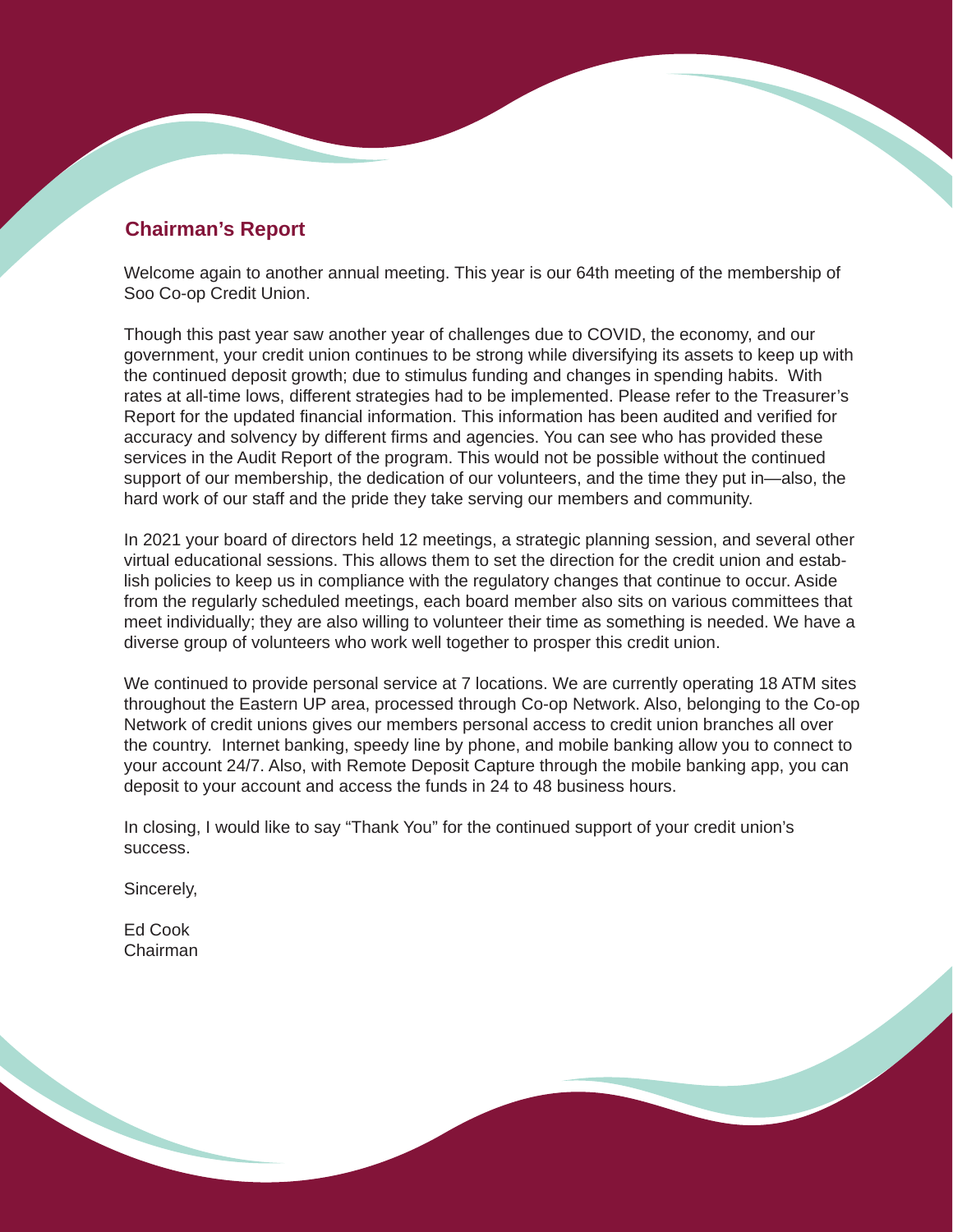## **Treasurer's Report**

Each month the Treasurer reports on the current financial information of the Soo Co-op Credit Union, to the Board of Directors.

The Soo Co-op Credit Union's year end statistics for 2021 are as follows:

 23,297 Members \$257,413,975.00 in Assets \$141,025,665.00 in Gross Loans \$227,738,029.00 in Total Deposits \$2,115,732.00 increase in Undivided Earnings (Net Income) \$46,309,339.00 in Mortgage Loans sold but serviced on the secondary market (Not a balance sheet item)

These figures are based on our preliminary audit report.

Your credit union is considered, "Well Capitalized", with a Risk-Based Net Worth Ratio of 11.62%

Sincerely, Jim Rose **Treasurer** 

### **Secretary's Report**

Process of Electing the Board of Directors

Each year a nominating committee made up of three (3) board members is appointed to nominate candidates for open board positions, no later than 60 days before the annual meeting. Other nominations can be made in writing with the signature of at least fifty (50) members. The proper forms are available at the main office of the credit union. The completed nomination forms must be given to the President of the credit union, at least forty-five (45) days before the annual meeting.

This year there is only one candidate for each of the two (2) openings on our Board of Directors, Steven Rogers and Tom Thoresen.

According to Article V, Section 5 of our bylaws, if only one (1) person is nominated for each vacancy, the President shall so certify this to the Secretary. Following this practice, the Secretary shall cast a unanimous ballot for the election of the persons nominated.

Sincerely, Laura Weston Secretary<br>
Secretary<br>
The Secretary<br>
Secretary<br>
Secretary<br>
Secretary<br>
Secretary<br>
Secretary<br>
Secretary<br>
Secretary<br>
Secretary<br>
Secretary<br>
Secretary<br>
Secretary<br>
Secretary<br>
Secretary<br>
Secretary<br>
Secretary<br>
Secretary<br>
Secretary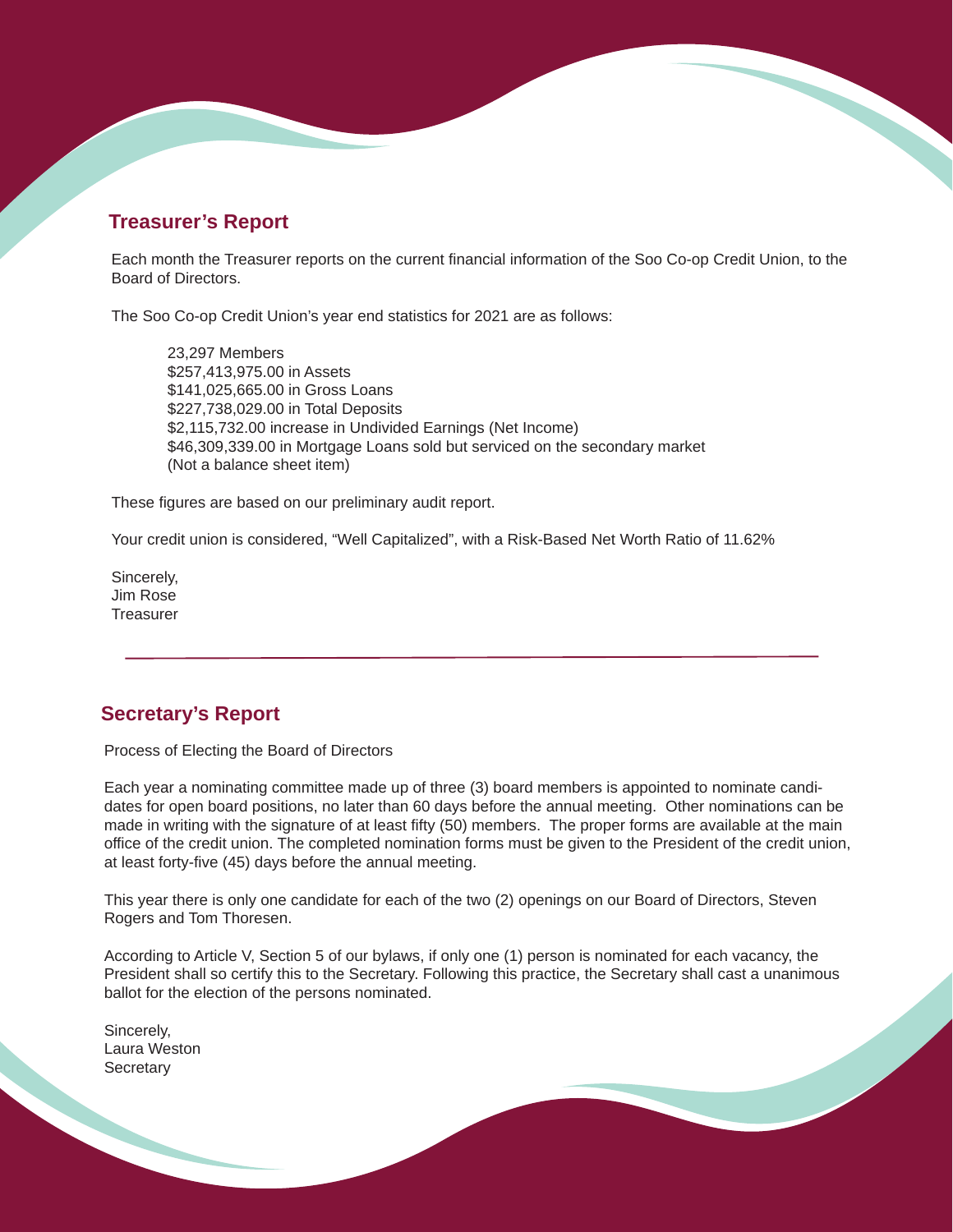# **Reports of Audits**

The Audit of Financial Statements through December 31, 2020, was conducted in March and April of 2021 by Makela, Toutant, Hill, Nardi & Katona, PC. An audit of Financial Statements for 2021 is scheduled in March of 2022 and is expected to be completed in April of 2022.

The Bank Secrecy Act Audit for January 1, 2020, through December 31, 2020, was conducted in April of 2021 by Makela, Toutant, Hill, Nardi & Katona, PC. An audit is currently scheduled for 2021 and is expected to be completed in April of 2022.

In January of 2017, a Risk Management Analysis was conducted by CUNA Mutual Group. CUNA Mutual Group provides insurance services and a variety of other services to credit unions. The scope of the analysis was to assist Soo Co-op Credit Union to reduce exposure to loss.

In April of 2021, we contracted with Open Systems Technologies, a security management company, to perform an IT Security Assessment. The IT Security Assessment was conducted in August of 2021. The date of the 2022 IT Security Assessment is to be determined.

In May and June of 2021, the Department of Insurance and Financial Services, also known as DIFS conducted an audit on records of the credit union through March 31, 2021. We are a State Chartered Credit Union, regulated by DIFS.

An internal Automated Clearing House Audit was conducted in December of 2021, by our Compliance Officer, Dawn Taylor. This audit is required by the Federal Payments Authority for the electronic banking system. This audit was conducted on the credit union records through September 30, 2021.

In February of 2022, the Secure and Fair Enforcement for Mortgage Licensing (SAFE) Act audit was conducted by our Compliance Officer, Dawn Taylor. The SAFE Act is an audit required by the Consumer Financial Protection Bureau.

Steven Rogers is the Internal Auditor. He performs weekly audits and presents an official audit report to the Board of Directors quarterly.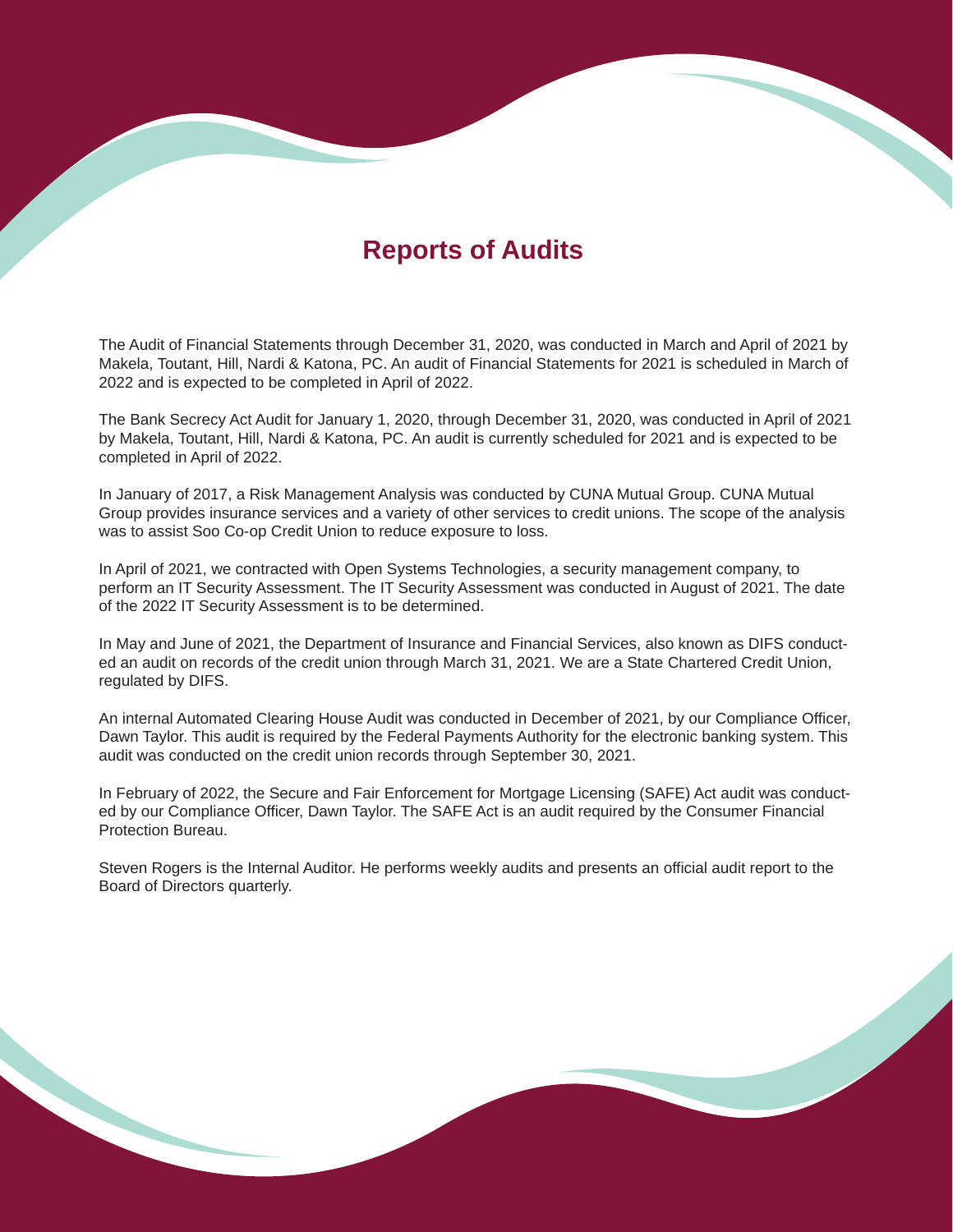# **Credit Committee Report**

Credit Committee is made up of members and staff designated by the Board of Directors. We meet one day a week and continue to play a very important role in helping members with their loan needs. The committee spends much time deliberating and coming up with solutions to help out our members when they are suffering from a financial burden. The Committee strives to be impartial and fair in the treatment of every issue and application that comes before them.

Total loans granted by loan officers and credit committee in 2021 were 3,814, for a total dollar amount of \$57,859,695.59. (This is not including mortgages sold on the secondary market). Credit Committee approved 123 of these loans totaling \$1,794,857.01. SCCU lending policy is to loan money in the amount and for the length of time consistent with the member's qualifications and ability to repay. These qualifications include character, paying habits, job stability, ability to pay, income, residence stability, indebtedness, security, and purpose. We will not grant credit where the probability of repayment is doubtful.

In 2021 we were able to offer assistance to some of our local businesses with the Paycheck Protection Program (PPP) loan through the Small Business Administration (SBA). We granted 28 PPP loans in 2021 in the amount of \$322,777.75 that were all forgiven loans to help out these small businesses in these uncertain times.

We continue to provide Indirect Lending which has proven to be a successful program, as well as a convenience for our members. 1,022 loans were processed through our Indirect Dealers in 2021, totaling \$24,887,154.89. We team up with dealerships for more than just auto loans. The business's that we partner with are Allstar Marine, Bishop GMC, Brewbaker's of Onaway, Chippewa Motors, Chuck Renze Ford, Don Earl Plumbing and Heating, Fernelius Hyundai, Fernelius Toyota, Fernelius Ford, Newberry Motors, O'Connors, Rodenroth Motors, Soo Motors, U.P Auto Group, Brown Motors, Northern Michigan RV and Extreme Power Sports. This program provides convenience to our member's when they are able to get all of their financing done in one location.

A Visa Card through SCCU has many more advantages than other programs. We offer a limit as high as \$15,000.00, if qualified. You will also earn 1 point per dollar spent, to use toward merchandise or travel (Score-Card Rewards). Please contact the credit union for further details.

Due to COVID restrictions we have not been able to have our volunteers join us for our meetings. We have however been able to have five dedicated staff members who are on Credit Committee assist when needed.

Sincerely,

Krystal LaCrosse **Chairperson**